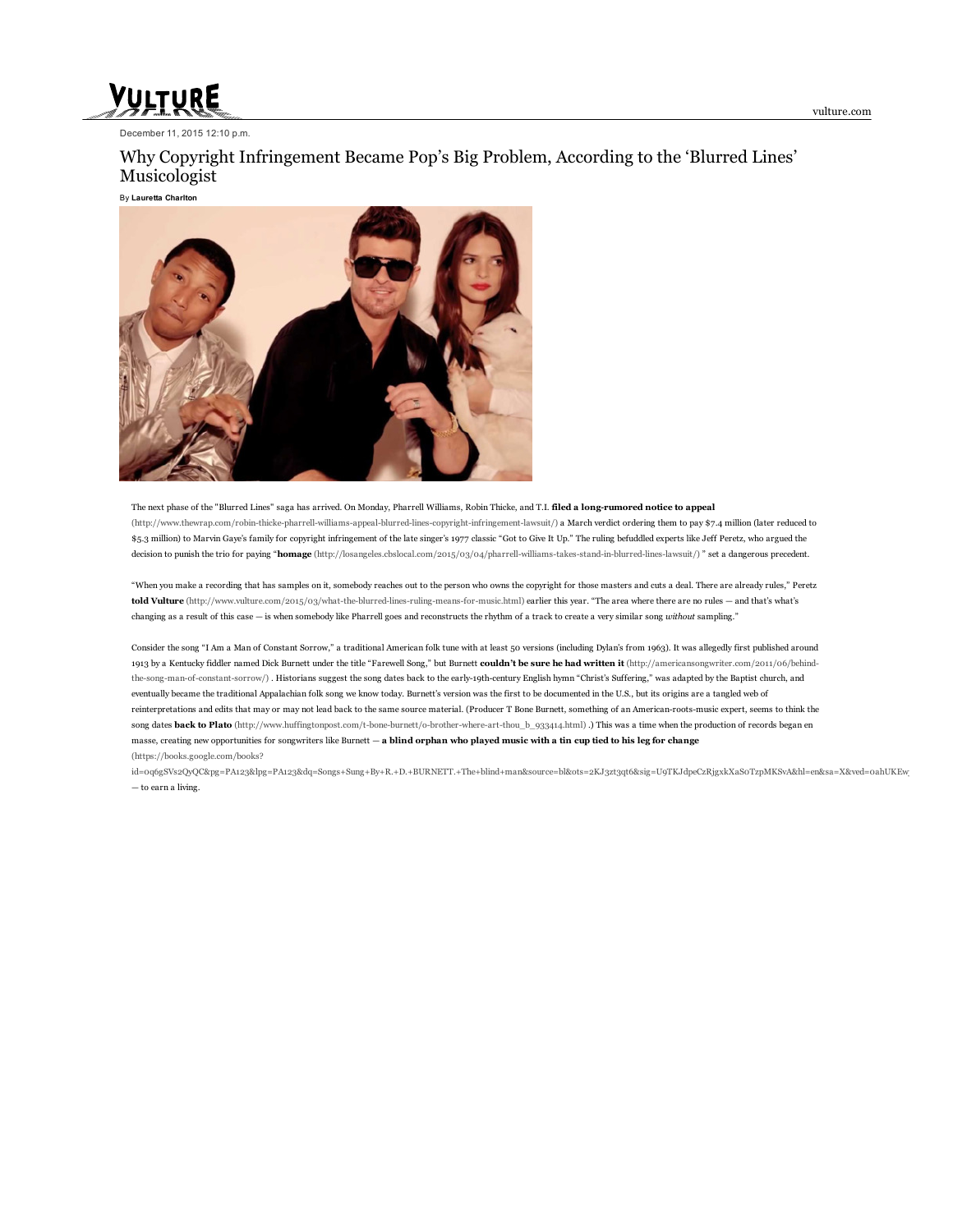Believe it or not, Burnett's story has something in common with young musicians and producers today, many of whom are selftaught and eager to take advantage of new technology that can bring their music to the largest possible audience. But there's also the matter of source material — where it's found, how it's used, and who gets credit for it, at a time when songcraft can mean repurposing the work of others, oftentimes without additional musicians.

Judith Finell - a Berkeley-educated musicologist who runs a boutique music consulting firm out of Bronxville, New York - is one of the experts who took the stand (http://www.latimes.com/local/lanow/la-me-ln-expert-blurred-lines-trial-20150226-story.html) during phase one of the "Blurred Lines" case. Vulture caught up with Finell to discuss the complicated state of copyright infringement in music today, in hopes of understanding why these disputes are popping up now more than ever.

## In the YouTube era, a bass line from a random scifi soundtrack could end up on a No. 1 hit.

Unlike in the 1970s, when George Harrison was found guilty of "subconsciously plagiarizing" the Chiffons' "He's So Fine" on "My Sweet Lord," a songwriter denying awareness of music they supposedly ripped off is more complicated in the YouTube age, particularly when the copied work in question comes from lesser-known creators. Historically, as a protection against copyright complaints, record companies were taught to return unsolicited recordings to make it clear they hadn't been exposed to it. "Now one doesn't have to go through a publisher or recording label or manager to receive materials," says Finell. "Now some musician or potential defendant can be sitting around looking at YouTube clips or other forms of electronic conveyance and be exposed to some piece of music by some obscure person who has absolutely no worldwide fame, and no recognition of his name or her name, and then suddenly it ends up on some record, or a portion of it gets sampled and it mysteriously — but not so mysteriously — ends up on somebody else's recording."

This explains why Osama Fahmy, nephew of Egyptian composer Baligh Hamdi, thought he had a case against Jay Z (http://www.theguardian.com/music/2015/oct/21/jay-zwins-copyright-infringement-case-big-pimpin-sample) , whose 1999 hit "Big Pimpin" Fahmy argued illegally sampled his uncle's 1957 song "Khosara Khosara" (a judge recently threw the case out). Or why, earlier this week, Cutting Edge Music filed a complaint (http://www.nytimes.com/2015/12/10/business/media/suit-claims-weeknd-song-infringes-oncopyright-of-film-soundtrack.html?em\_pos=large&emc=edit\_nn\_20151210&nl=morning-briefing&nlid=53065288&\_r=0) against the Weeknd for stealing a bass line from a littleknown 2013 scifi soundtrack — which Weeknd producer DJ Mano even admitted — on his No. 1 hit "The Hills." But the supposed victims of this phenomenon aren't limited to obscure no-names. In November, Brooklyn noise-pop duo Sleigh Bells accused (http://www.vulture.com/2015/11/sleigh-bells-demi-lovato-copyright-interview.html) Demi Lovato of sampling their songs "Infinity Guitars" and "Riot Rhythm" without permission, too.

#### Everyone wants to hit the copyright-infringement jackpot, but few have what it takes to sustain a court case.

Just before Sam Smith won Song of the Year and Record of the Year Grammys for "Stay With Me," news broke (http://www.vulture.com/2015/01/sam-smith-will-have-to-paytompettyroyalties.html) that Smith and his label Capitol had agreed to give Tom Petty and "I Won't Back Down" cowriter Jeff Lynne partial songwriting credits on "Stay With Me," given the apparent (but totally "coincidental") similarities to Petty's 1989 hit. "The Sam Smith case was pretty standard," says Finell. "The time that Petty decided to strike was pretty obvious in terms of the recent nomination for a Grammy. You'd have to have been on another planet not to have realized why it was set up that way."

As songs rise on the charts, the number of phone calls Finell's office receives skyrockets, and she often gets multiple calls from different parties complaining about the same song. This is happening more and more often than in the past (thank the internet). "This one will say 'that big song used my bass line.' Another one is saying, 'I submitted a song like that to a record label four years ago with some of the same lyrics.' People are just watching and they think it's a big bonus, but they don't realize how much it costs — time, money, energy, and everything else — to bring about a lawsuit and sustain it through the federal court."